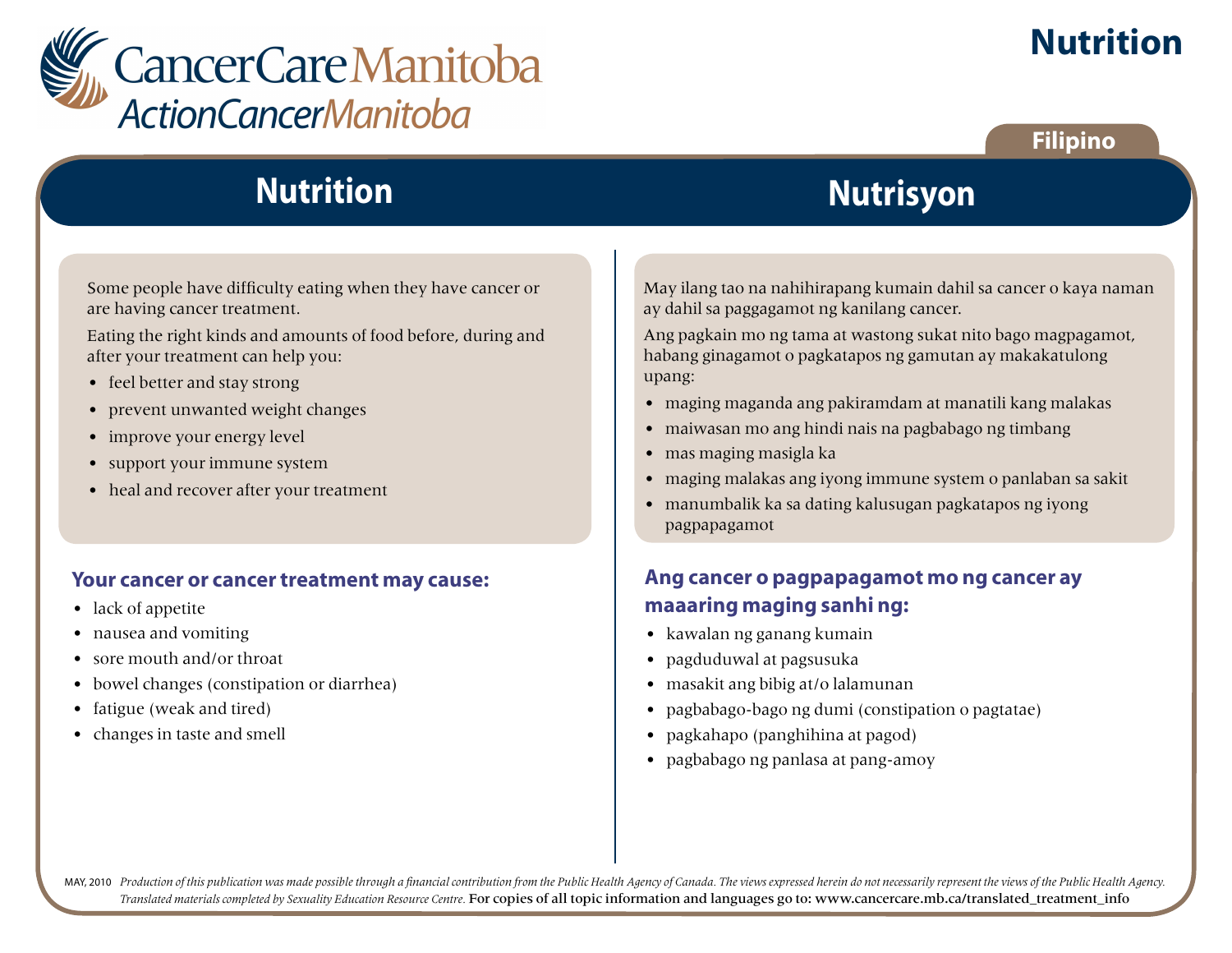

# **Filipino**

# **Nutrition**

#### **To help you eat better:**

- Try five to six small meals a day instead of three large ones. This will provide you with energy throughout the day.
- Try a variety of foods. Food that didn't taste good before, might taste better now.
- Stock your pantry and freezer with favourite and easy to prepare foods such as canned soup, pudding, canned fish, cheese, eggs, yogurt, cottage cheese, cereal, milk and bread. Family and friends may be able to help you do this.
- Stay as active as possible. Even a short walk each day may help improve your appetite.

### **Ideas to add extra calories:**

- Add whole milk or cream to: cereal, cream soups, milkshakes, pudding, custard, mashed potatoes and cheese sauces.
- Snack on dried fruit, cereal, yogurt, ice cream or milkshakes.
- Add extra butter, margarine, vegetable oil, sauces or gravy to mashed potatoes, bread, pasta, rice, cooked vegetables, hot cereals and soups.
- Try ready to drink liquid nutritional supplements (e.g. Boost, Ensure). They are easy to use and high in protein, calories, vitamins and minerals.

# **Nutrisyon**

#### **Upang makakain ka nang mas mabuti:**

- Subukang kumain ng kaunti ng mga 5 o 6 beses araw-araw sa halip na 3 beses ng maraming pagkain. Ito ang magbibigay sa iyo ng lakas sa maghapon.
- Subukan ang iba't ibang klase ng pagkain. Ang mga pagkain na hindi mo gusto noon ay maaaring masarap na para sa iyo ngayon.
- Mag-imbak sa pantry o freezer ng mga pagkaing paborito mo na madaling ihanda tulad ng de latang sabaw at isda, pudding, keso, itlog, yogurt, cottage cheese, cereal, gatas at tinapay. Matutulungan ka ng pamilya at mga kaibigan mong gawin ito.
- Sikaping maging aktibo. Maglakad kahit sandali lang sa isang araw upang magkaroon ka ng ganang kumain.

# **Mga ideya upang madagdagan pa ang iyong calories:**

- Dagdagan ng gatas o krema ang: cereal, cream soups, milkshakes, pudding, leche flan, mashed potatoes at cheese sauce.
- Mag-meryenda ng pinatuyong prutas, cereal, yogurt, ice cream o milkshakes.
- Dagdagan ang mantekilya, margarina, vegetable oil, gravy ng mashed potatoes, tinapay, pasta, kanin, lutong gulay, mainit na cereal at sabaw.
- Subukan ang mga ready-to-drink na liquid nutritional supplement (halimbawa: Boost, Ensure). Madali silang inumin at mataas sa protina, calories, bitamina at mineral.

MAY, 2010 Production of this publication was made possible through a financial contribution from the Public Health Agency of Canada. The views expressed herein do not necessarily represent the views of the Public Health Ag *Translated materials completed by Sexuality Education Resource Centre.* For copies of all topic information and languages go to: www.cancercare.mb.ca/translated\_treatment\_info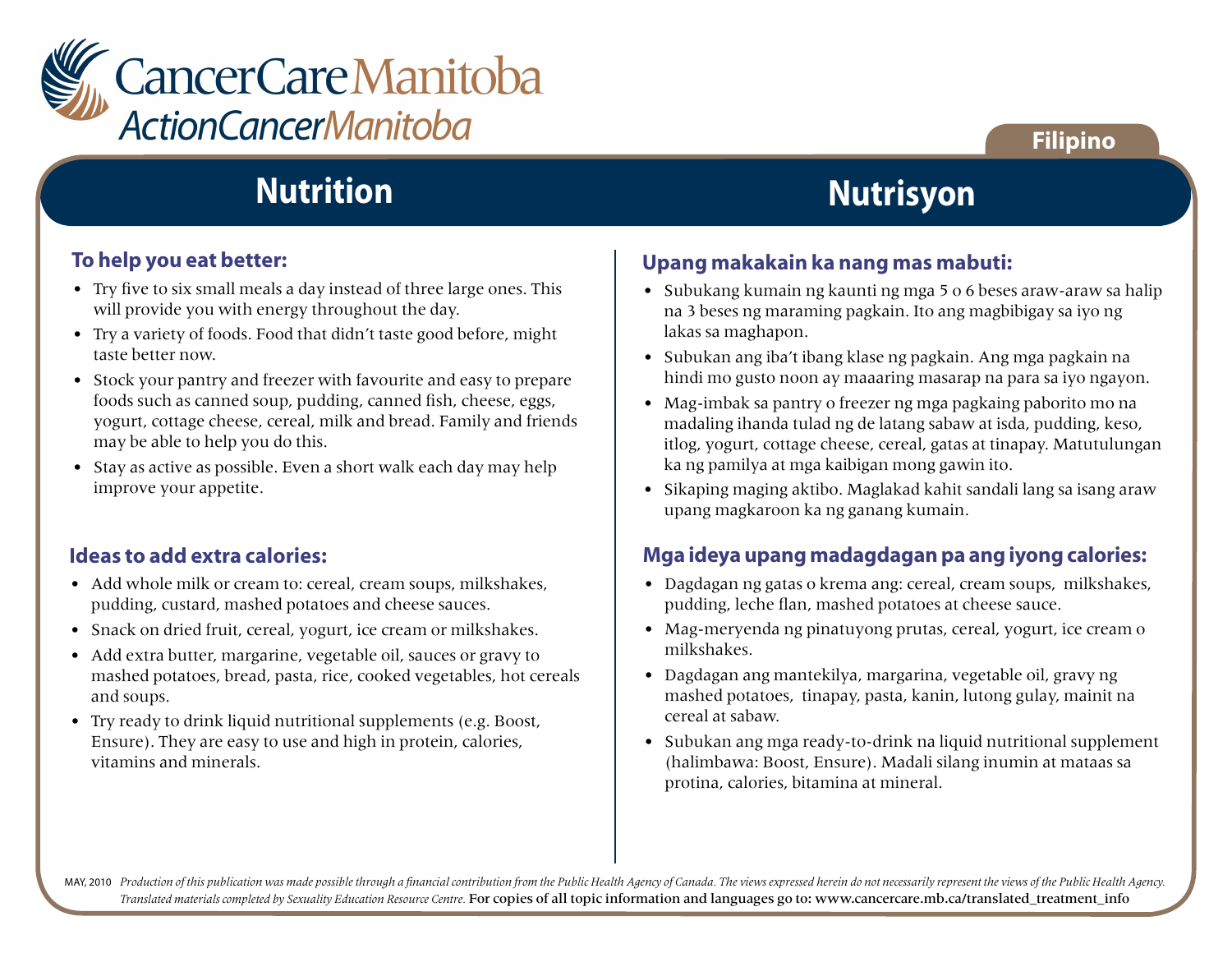

# **Nutrition**

• Talk to a registered dietitian at CancerCare Manitoba for other food choices and ideas.

#### **Ideas to add extra protein:**

- Add grated cheese to soup, mashed potatoes, vegetable sauces and casseroles.
- Snack on hard cheese, cottage cheese, nuts, seeds, eggs and canned fish.
- Add peanut butter or other nut butters to sliced fruit, toast, muffins, crackers, ice cream and milkshakes.
- Talk to a registered dietitian at CancerCare Manitoba for other food choices and ideas.

# **Fluids are important for your body to function well**

- If you don't drink enough fluids you may feel tired, lightheaded and/or sick to your stomach.
- If you are losing weight choose fluids that contain calories such as: milk, juice, milkshakes or liquid nutritional supplements (e.g. Boost, Ensure).
- Drink less fluid with your meals if you feel full quickly.

#### • Makipag-usap sa isang rehistradong dietitian sa CancerCare Manitoba para magkaroon ka ng ibang ideya kung ano pa ang dapat mong kainin at gawin.

**Nutrisyon**

### **Mga ideya upang madagdagan pa ang iyong protina:**

- Magdagdag ng ginadgad na keso sa sabaw, mashed potatoes, at mga gulay o pagkaing may sarsa.
- Mag-meryenda ng buong keso, cottage cheese, nuts, butil, itlog at de latang isda.
- Magdagdag ng peanut butter o ibang nut butter sa hiniwang prutas, tostadong tinapay, muffin, crackers, ice cream at milkshakes.
- Makipag-usap sa isang rehistradong dietitian sa CancerCare Manitoba para magkaroon ka ng ibang ideya kung ano pa ang dapat mong kainin at gawin.

### **Mahalaga ang likido para sa maayos na takbo ng katawan**

- Kung hindi sapat ang ini-inom mong likido, maaaring makaramdam ka ng pagod, hilo at/o pakiramdam na masusuka.
- Kung bumababa ang iyong timbang, piliin ang mga inuming may calories tulad ng: gatas, katas ng prutas, milkshakes o liquid nutritional supplements (halimbawa: Boost, Ensure).
- Bawasan ang ini-inom kung madaling makaramdam ng pagkabusog kapag kumakain.

MAY, 2010 Production of this publication was made possible through a financial contribution from the Public Health Agency of Canada. The views expressed herein do not necessarily represent the views of the Public Health Ag *Translated materials completed by Sexuality Education Resource Centre.* For copies of all topic information and languages go to: www.cancercare.mb.ca/translated\_treatment\_info

# **Filipino**